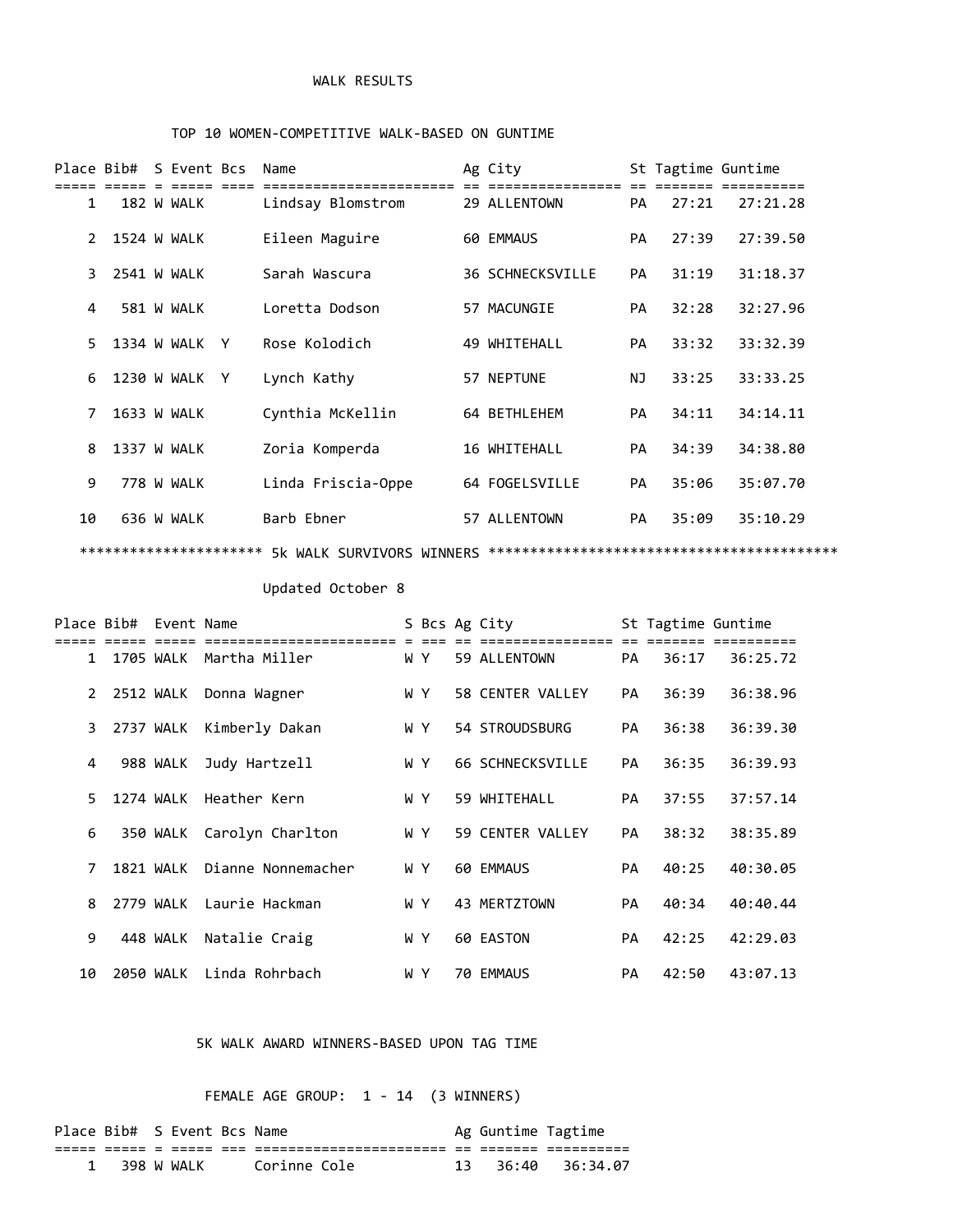| 2 360 W WALK  | Madelyn Choma      |  | 13 37:32 37:28.24 |
|---------------|--------------------|--|-------------------|
| 3 1614 W WALK | Julia McDonnell    |  | 14 39:54 39:18.39 |
| 4 1682 W WALK | Katherine Mikhalik |  | 8 42:59 42:25.73  |
| 5 2143 W WALK | Kaitlyn Schlegel   |  | 11 44:10 43:54.88 |

FEMALE AGE GROUP: 15 - 19 (3 WINNERS)

|               | Place Bib# S Event Bcs Name |                |     | Ag Guntime Tagtime |                   |
|---------------|-----------------------------|----------------|-----|--------------------|-------------------|
|               |                             |                |     |                    |                   |
| 1 2554 W WALK |                             | Leah Webb      |     |                    | 15 37:31 37:26.96 |
| 2 2665 W WALK |                             | Alyssa Yocum   | 17  | 43:21              | 43:11.03          |
| 3 1074 W WALK |                             | Thinn Hlaing   | 17  | 44:51              | 44:44.04          |
| 4 693 W WALK  |                             | Isabella Fares |     | 16 47:05           | 46:26.92          |
| 5 2603 W WALK |                             | Madeline Will  | 15. | 47:16              | 46:36.81          |

FEMALE AGE GROUP: 20 - 24 (3 WINNERS)

|   |               | Place Bib# S Event Bcs Name |                    |     | Ag Guntime Tagtime |          |
|---|---------------|-----------------------------|--------------------|-----|--------------------|----------|
|   |               |                             |                    |     |                    |          |
|   | 1 2526 W WALK |                             | Abbigail Walsh     | 24  | 38:09              | 38:07.12 |
|   | 2 1579 W WALK |                             | Gabrielle Matejcek | 22  | 38:39              | 38:36.82 |
|   | 3 1345 W WALK |                             | Rebecca Kosar      | 22. | 41:01              | 40:44.81 |
| 4 |               | 861 W WALK                  | Mary Gilbert       | 22  | 43:12              | 42:56.57 |
|   | 5 527 W WALK  |                             | Kathryn Deleo      | 24  | 45:51              | 45:11.92 |

FEMALE AGE GROUP: 25 - 29 (3 WINNERS)

|               | Place Bib# S Event Bcs Name |                  |     | Ag Guntime Tagtime |          |
|---------------|-----------------------------|------------------|-----|--------------------|----------|
|               |                             |                  |     |                    |          |
| 1 1810 W WALK |                             | Elizabeth Newtz  | 29  | 39:08              | 38:58.09 |
| 2 2393 W WALK |                             | Catherine Suppes | 27  | 42:02              | 41:54.26 |
| 3 2185 W WALK |                             | Jennifer Seebode | 28. | 42:28              | 42:22.69 |
| 4 1069 W WALK |                             | Brynn Hilsenbeck | 25  | 43:16              | 43:02.25 |
| 5 1962 W WALK |                             | Michelle Radford | 29  | 44:33              | 44:32.07 |

FEMALE AGE GROUP: 30 - 34 (3 WINNERS)

|               | Place Bib# S Event Bcs Name |                  |     | Ag Guntime Tagtime |          |
|---------------|-----------------------------|------------------|-----|--------------------|----------|
|               |                             |                  |     |                    |          |
| 1 116 W WALK  |                             | Sarah Bauder     | 31. | 36:03              | 35:57.80 |
| 2 2311 W WALK |                             | Ashley Sosnowsky | 30. | 39:52              | 39:06.31 |
| 3 1937 W WALK |                             | Maureen Potocnie | 32. | 42:54              | 42:48.87 |
| 4 610 W WALK  |                             | Hilary Dries     | 31. | 43:06              | 42:56.28 |
| 5 1671 W WALK |                             | Patricia Meyers  |     | 33 43:48           | 43:16.80 |

# FEMALE AGE GROUP: 35 - 39 (3 WINNERS)

|              |               | Place Bib# S Event Bcs Name |                 |     | Ag Guntime Tagtime |          |
|--------------|---------------|-----------------------------|-----------------|-----|--------------------|----------|
|              |               |                             |                 |     |                    |          |
| $\mathbf{1}$ |               | 401 W WALK                  | Erica Collins   | 39. | 35:15              | 35:12.44 |
| 2            |               | 205 W WALK                  | Meghan Bossard  | 35. | 37:08              | 37:02.77 |
|              | 3 2513 W WALK |                             | Jillian Wagner  | 36. | 37:58              | 37:55.07 |
|              | 4 2142 W WALK |                             | Jolene Schlegel | 39  | 44:11              | 43:56.11 |
|              | 5 1683 W WALK |                             | Marina Mikhalik | 37  | 44:41              | 44:07.17 |

FEMALE AGE GROUP: 40 - 44 (3 WINNERS)

|              |               | Place Bib# S Event Bcs Name |                   |     | Ag Guntime Tagtime |          |
|--------------|---------------|-----------------------------|-------------------|-----|--------------------|----------|
|              |               |                             |                   |     |                    |          |
| $\mathbf{1}$ |               | 68 W WALK                   | Kimberly Bachman  | 44  | 37:07              | 37:03.38 |
|              | 2 1297 W WALK |                             | Sandra Kirchner   | 40  | 38:09              | 37:45.87 |
|              | 3 1415 W WALK |                             | Jennifer Lanter   | 43. | 39:39              | 38:56.79 |
|              | 4 1637 W WALK |                             | Adrienne McMillan | 43  | 40:35              | 39:57.90 |
|              | 5 555 W WALK  |                             | Elizabeth Diaz    | 40  | 41:43              | 41:09.08 |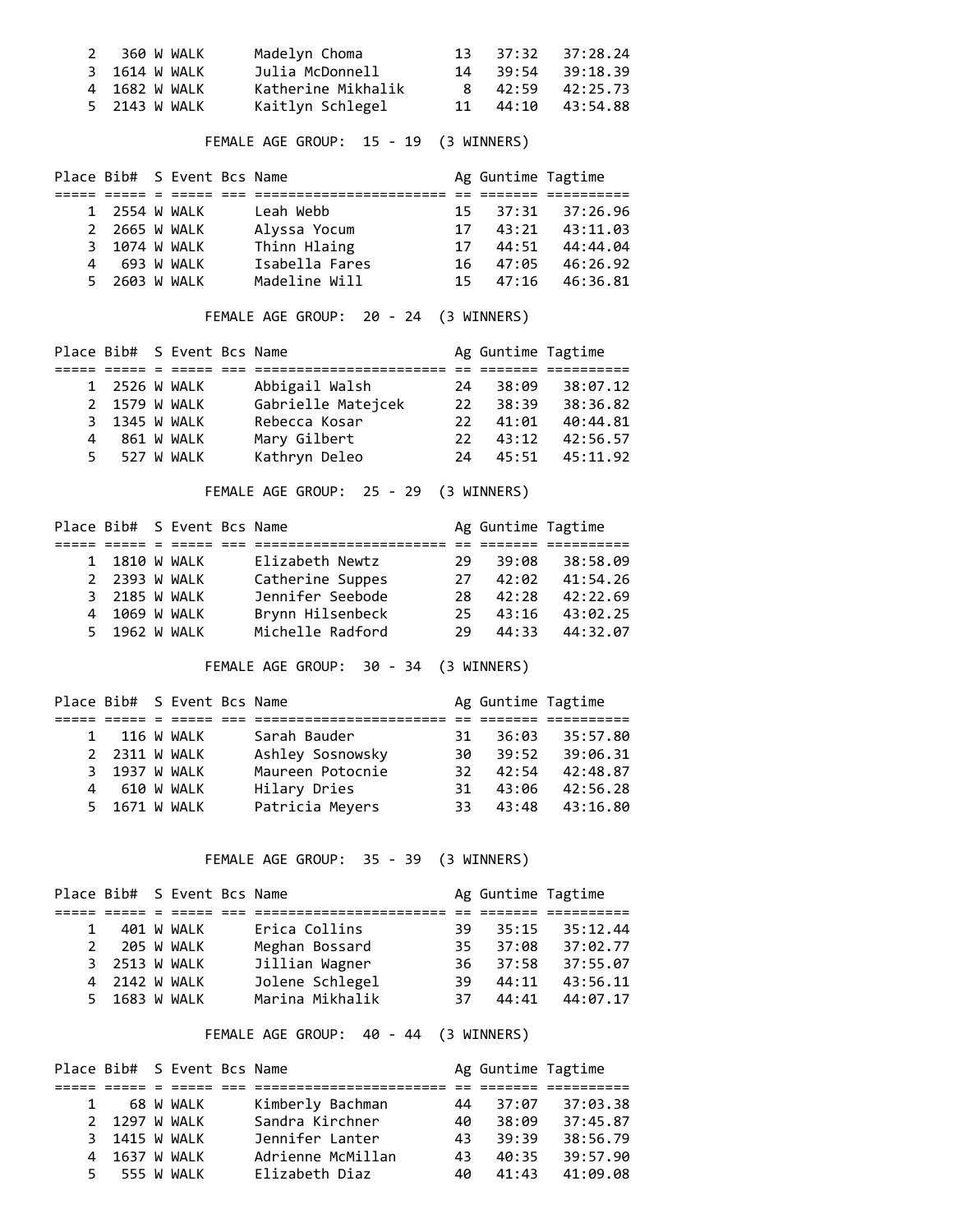FEMALE AGE GROUP: 45 - 49 (3 WINNERS)

|   |               | Place Bib# S Event Bcs Name |                |     | Ag Guntime Tagtime |          |
|---|---------------|-----------------------------|----------------|-----|--------------------|----------|
|   |               |                             |                |     |                    |          |
|   | 1 1336 W WALK |                             | Mirka Komperda | 48. | 35:20              | 35:18.26 |
|   | 2 2980 W WALK |                             | Joanna Rhodes  | 45. | 41:09              | 41:07.56 |
|   | 3 2555 W WALK |                             | Sueann Webb    | 46. | 41:28              | 41:23.48 |
| 4 |               | 359 W WALK                  | Julie Choma    | 46. | 41:29              | 41:24.37 |
|   | 5 2925 W WALK |                             | Carmen Moreno  | 46. | 43:06              | 43:04.61 |

FEMALE AGE GROUP: 50 - 54 (3 WINNERS)

|              |               | Place Bib# S Event Bcs Name |                  |     | Ag Guntime Tagtime |          |
|--------------|---------------|-----------------------------|------------------|-----|--------------------|----------|
|              |               |                             |                  |     |                    |          |
| $\mathbf{1}$ |               | 858 W WALK                  | Christina Gigler | 52. | 35:16              | 35:13.82 |
|              | 2 1057 W WALK |                             | Gwen Herzog      | 53. | 37:14              | 37:10.39 |
|              | 3 2371 W WALK |                             | Melanie Strange  | 52  | 38:21              | 37:50.71 |
| 4            |               | 912 W WALK                  | Valerie Griswold | 53. | 38:22              | 37:50.91 |
|              | 5 2469 W WALK |                             | Paula Uhrin      | 51. | 38:37              | 38:32.58 |

FEMALE AGE GROUP: 55 - 59 (3 WINNERS)

|    |               | Place Bib# S Event Bcs Name |                   |     | Ag Guntime Tagtime |          |
|----|---------------|-----------------------------|-------------------|-----|--------------------|----------|
|    |               |                             |                   |     |                    |          |
|    | 1 2527 W WALK |                             | Nancy Walsh       | 57. | 36:19              | 36:17.44 |
|    | 2 1875 W WALK |                             | Pam Pape          | 58. | 36:41              | 36:34.24 |
|    | 3 214 W WALK  |                             | Loni Boyer        | 56. | 37:05              | 37:01.42 |
|    | 4 1851 W WALK |                             | Lori O'Neill      | 57  | 38:36              | 38:31.28 |
| 5. |               | 186 W WALK                  | Sandra Bloszinsky | 58  | 39:07              | 38:56.89 |

FEMALE AGE GROUP: 60 - 64 (3 WINNERS)

|               | Place Bib# S Event Bcs Name |                |     | Ag Guntime Tagtime |                    |
|---------------|-----------------------------|----------------|-----|--------------------|--------------------|
|               |                             |                |     |                    |                    |
| 1 1212 W WALK |                             | Vickie Kahler  | 61  |                    | $35:24$ $35:20.40$ |
| 2 1830 W WALK |                             | Maggie O'LEARY | -60 |                    | 36:11 36:08.22     |
| 3 2528 W WALK |                             | Lola Walter    | 61  | 37:23              | 37:16.69           |
| 4 2018 W WALK |                             | Cathy Rice     | 61  | 38:09              | 38:06.77           |
| 5 1174 W WALK |                             | Karen Jacobs   | 64  | 38:26              | 38:25.02           |

FEMALE AGE GROUP: 65 - 69 (3 WINNERS)

|               | Place Bib# S Event Bcs Name |                  |     | Ag Guntime Tagtime |          |
|---------------|-----------------------------|------------------|-----|--------------------|----------|
|               |                             |                  |     |                    |          |
| 1 234 W WALK  |                             | Jennie Breitigan | 65. | 37:39              | 37:37.37 |
| 2 1136 W WALK |                             | Anne Huey        | 69  | 39:07              | 39:04.33 |
| 3 1293 W WALK |                             | Donna Kipila     | 68. | 40:33              | 39:59.22 |
| 4 433 W WALK  |                             | Sally Corvino    | 66. | 40:48              | 40:09.81 |
| 5 1101 W WALK |                             | Dyanne Holt      | 65. | 41:27              | 41:13.32 |

FEMALE AGE GROUP: 70 - 74 (3 WINNERS)

|               | Place Bib# S Event Bcs Name |                                 |     | Ag Guntime Tagtime |          |
|---------------|-----------------------------|---------------------------------|-----|--------------------|----------|
|               |                             |                                 |     |                    |          |
| 1 2303 W WALK |                             | Mary Jane Sollenberger 74 41:21 |     |                    | 41:11.98 |
| 2 2897 W WALK |                             | Maryann Ulmer                   | 71  | 41:49              | 41:44.87 |
|               | 3 2050 W WALK Y             | Linda Rohrbach                  | 70. | 43:08              | 42:49.87 |
| 4 2463 W WALK |                             | Marie Tweed                     | 74  | 43:15              | 42:50.51 |
| 5 2546 W WALK |                             | Vicki Wax                       | 74  | 47:14              | 46:47.38 |

FEMALE AGE GROUP: 75 - 79 (3 WINNERS)

Place Bib# S Event Bcs Name Ag Guntime Tagtime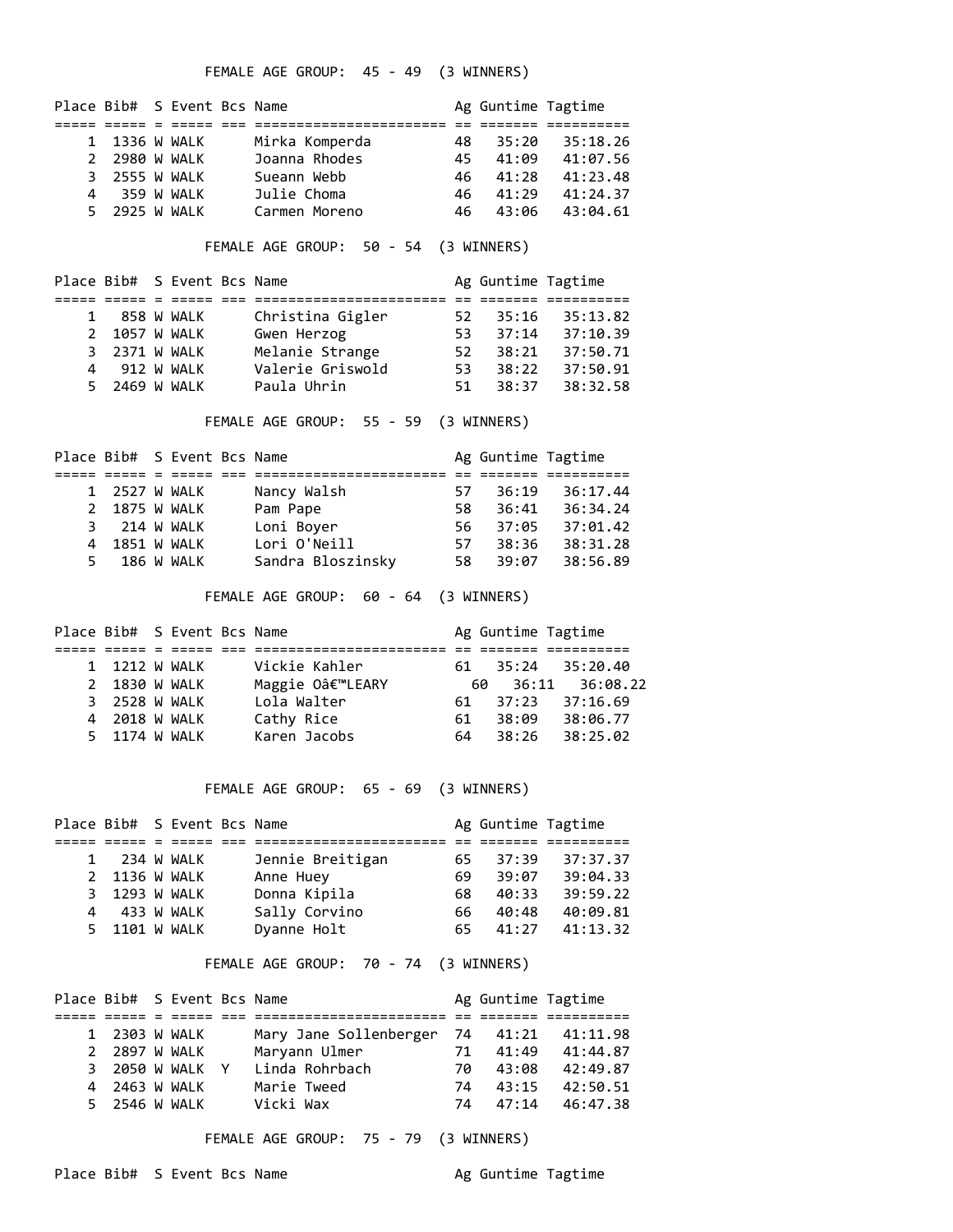|                                       | :==== ===== = ===== ===          |  |  |  |           |                                                       |  |                    |                   |            |
|---------------------------------------|----------------------------------|--|--|--|-----------|-------------------------------------------------------|--|--------------------|-------------------|------------|
|                                       |                                  |  |  |  |           | 1 655 W WALK Catherine R. Elwell 77 40:32 40:27.73    |  |                    |                   |            |
|                                       |                                  |  |  |  |           | 2 1744 W WALK Janet Morrissey 79 43:43 43:29.82       |  |                    |                   |            |
|                                       |                                  |  |  |  |           | 3 390 W WALK Barbara Cochrane 76 44:38 43:50.57       |  |                    |                   |            |
|                                       |                                  |  |  |  |           | 4 1812 W WALK Y Jeanette Nichol 78 45:38 45:26.75     |  |                    |                   |            |
|                                       |                                  |  |  |  |           | 5 2682 W WALK Judy Zellner 77 46:00 45:56.00          |  |                    |                   |            |
|                                       |                                  |  |  |  |           |                                                       |  |                    |                   |            |
| FEMALE AGE GROUP: 80 - 99 (3 WINNERS) |                                  |  |  |  |           |                                                       |  |                    |                   |            |
|                                       | Place Bib# S Event Bcs Name      |  |  |  |           |                                                       |  | Ag Guntime Tagtime |                   |            |
|                                       |                                  |  |  |  |           | 1 560 W WALK Ilabelle Dietrich                        |  |                    | 82 47:27 47:01.84 |            |
|                                       |                                  |  |  |  |           | 2 2952 W WALK Marjorie Hunt 89 49:30 48:05.98         |  |                    |                   |            |
|                                       |                                  |  |  |  |           | 3 1743 W WALK Judith Morrison 81 59:49 57:42.91       |  |                    |                   |            |
|                                       |                                  |  |  |  |           | 4 2580 W WALK Jean Wertman                            |  |                    | 84 59:39 58:20.12 |            |
|                                       |                                  |  |  |  |           |                                                       |  |                    |                   |            |
|                                       |                                  |  |  |  |           | 5K WALK TEAM RESULTS BASED ON TAGTIME                 |  |                    |                   |            |
|                                       |                                  |  |  |  |           |                                                       |  |                    |                   |            |
|                                       |                                  |  |  |  |           | 1. 3:13:57.08 BRADBURY-SULLIVAN LGBT COMMUNITY CENTER |  |                    |                   | (38:47.41) |
|                                       |                                  |  |  |  |           | 1 36:37.63 2737 WALK Kimberly Dakan                   |  | 54                 |                   |            |
|                                       |                                  |  |  |  |           | 2 38:59.83 2880 WALK Gwyn Simmons 58                  |  |                    |                   |            |
|                                       |                                  |  |  |  |           | 3 39:04.33 1136 WALK Anne Huey                        |  |                    |                   |            |
|                                       |                                  |  |  |  |           |                                                       |  | 69                 |                   |            |
|                                       |                                  |  |  |  |           | 4 39:13.79 935 WALK Laura Gutierrez 56                |  |                    |                   |            |
|                                       |                                  |  |  |  |           | 5 40:01.50 872 WALK Elizabeth Goff 57                 |  |                    |                   |            |
|                                       |                                  |  |  |  |           | 6 ( 41:44.87) 2897 WALK Maryann Ulmer                 |  | 71                 |                   |            |
|                                       | 2. 3:16:08.07 THE PINKETTES      |  |  |  |           |                                                       |  |                    | (                 | 39:13.61)  |
|                                       |                                  |  |  |  |           | 1 37:26.96 2554 WALK Leah Webb                        |  | - 15               |                   |            |
|                                       | 2 37:28.24 360 WALK              |  |  |  |           | Madelyn Choma 13                                      |  |                    |                   |            |
|                                       |                                  |  |  |  |           | 3 38:25.02 1174 WALK Karen Jacobs                     |  | 64                 |                   |            |
|                                       |                                  |  |  |  |           | 4 41:23.48 2555 WALK Sueann Webb                      |  | 46                 |                   |            |
|                                       |                                  |  |  |  |           |                                                       |  | - 46               |                   |            |
|                                       |                                  |  |  |  |           | 5 41:24.37 359 WALK Julie Choma                       |  | 17                 |                   |            |
| 6 (                                   |                                  |  |  |  |           | 43:11.03) 2665 WALK Alyssa Yocum                      |  |                    |                   |            |
|                                       |                                  |  |  |  |           | 3. 3:25:47.88 ST. LUKE'S UNIVERSITY HEALTH NETWORK    |  |                    | $\left($          | 41:09.57)  |
| 1                                     | 38:06.77                         |  |  |  | 2018 WALK | Cathy Rice                                            |  | 61                 |                   |            |
| 2                                     | 40:28.49                         |  |  |  | 1777 WALK | Donna Mutchler                                        |  | 61                 |                   |            |
| 3                                     | 42:22.69                         |  |  |  | 2185 WALK | Jennifer Seebode                                      |  | 28                 |                   |            |
| $\overline{4}$                        | 42:24.20                         |  |  |  | 448 WALK  | Natalie Craig                                         |  | 60                 |                   |            |
| 5                                     | 42:25.73                         |  |  |  | 1682 WALK | Katherine Mikhalik                                    |  | -8                 |                   |            |
| 6 (                                   | 44:07.17)                        |  |  |  | 1683 WALK | Marina Mikhalik                                       |  | 37                 |                   |            |
|                                       | 4. 3:30:53.48 KAY'S KRUSADERS    |  |  |  |           |                                                       |  |                    | (                 | 42:10.69)  |
|                                       |                                  |  |  |  |           |                                                       |  |                    |                   |            |
| 1                                     | 38:56.89                         |  |  |  | 186 WALK  | Sandra Bloszinsky                                     |  | 58                 |                   |            |
| $\overline{2}$                        | 38:58.09                         |  |  |  | 1810 WALK | Elizabeth Newtz                                       |  | 29                 |                   |            |
| 3                                     | 42:53.79                         |  |  |  | 2429 WALK | Susan Todd                                            |  | 61                 |                   |            |
| $\overline{\mathbf{4}}$               | 42:56.28                         |  |  |  | 610 WALK  | Hilary Dries                                          |  | 31                 |                   |            |
| 5                                     | 47:08.43                         |  |  |  | 1730 WALK | Lynne Moller                                          |  | 59                 |                   |            |
| 6 (                                   | 47:09.97)                        |  |  |  | 1034 WALK | Michele Heller                                        |  | 62                 |                   |            |
|                                       | 5. 3:31:33.92 TIGHE ORTHODONTICS |  |  |  |           |                                                       |  |                    | €                 | 42:18.78)  |
|                                       |                                  |  |  |  |           | ==============================                        |  |                    |                   |            |
| 1                                     | 34:38.09                         |  |  |  | 1337 WALK | Zoria Komperda                                        |  | 16                 |                   |            |
| $\overline{2}$                        | 35:18.26                         |  |  |  | 1336 WALK | Mirka Komperda                                        |  | 48                 |                   |            |
| 3                                     | 46:12.43                         |  |  |  | 678 WALK  | Brittni Evans-Quilling                                |  | 28                 |                   |            |
| 4                                     | 46:14.37                         |  |  |  | 1168 WALK | Brittany Irwin                                        |  | 24                 |                   |            |
| 5                                     | 49:10.77                         |  |  |  | 2464 WALK | Cherie Tyler                                          |  | 58                 |                   |            |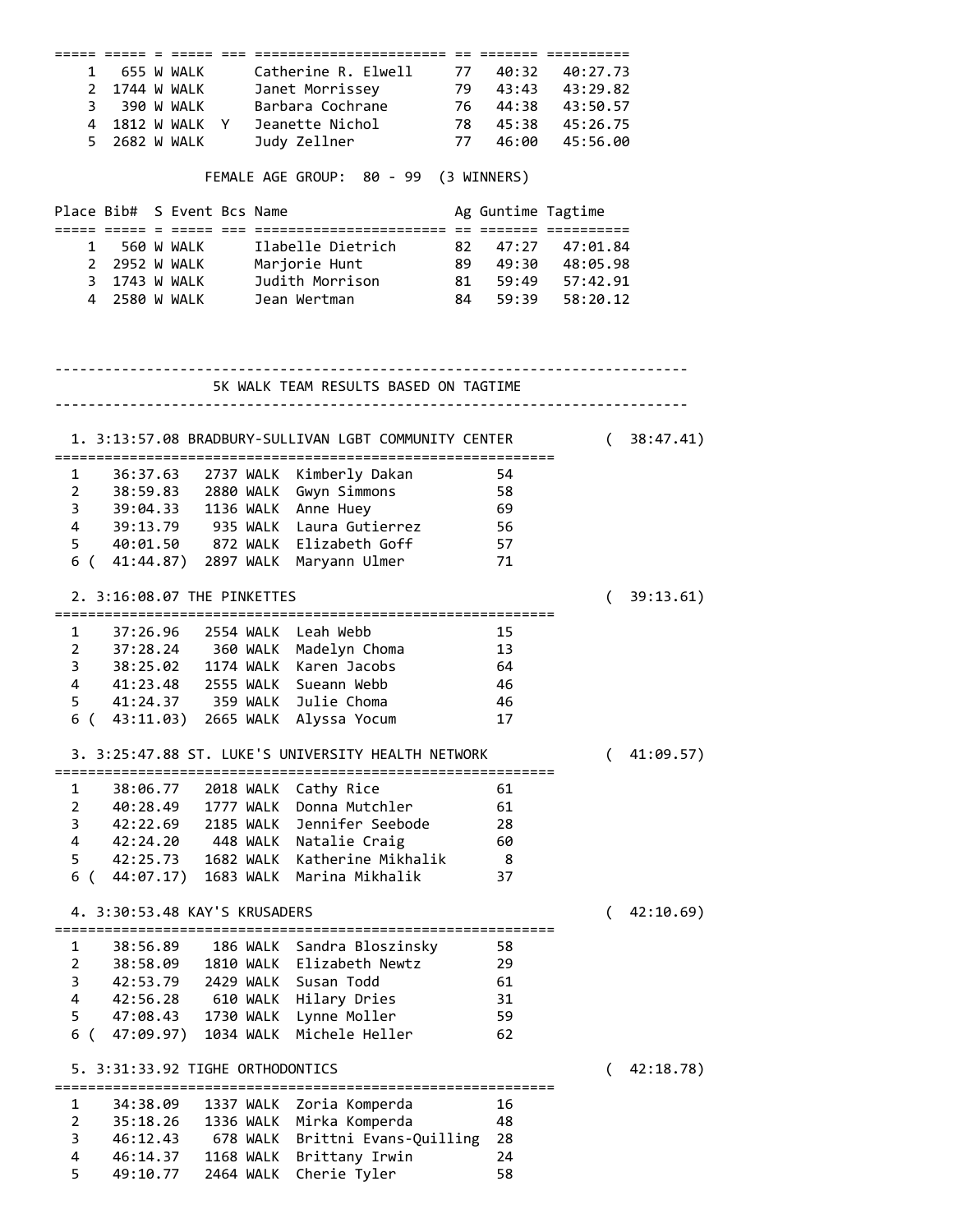| 6. 3:31:36.61 CORBENIC PARTNERS                               | 42:19.32)      |
|---------------------------------------------------------------|----------------|
| Melanie Strange<br>52<br>1<br>37:50.71<br>2371 WALK           |                |
| 2<br>37:50.91<br>Valerie Griswold<br>912 WALK<br>53           |                |
| 3<br>42:27.55<br><b>1661 WALK</b><br>Carole Mesko<br>55       |                |
| 4<br>Ashley Balash<br>46:43.57<br>87 WALK<br>28               |                |
| 5<br>Elyse Frantz<br>46:43.87<br>766 WALK<br>59               |                |
|                                                               |                |
| 7. 3:40:51.57 LEHIGH VALLEY CANCER INSTITUTE                  | 44:10.31)      |
| Jennifer Lanter<br>1<br>38:56.79<br>1415 WALK<br>43           |                |
| 2<br>41:43.65<br><b>1268 WALK</b><br>56<br>Janice Keppel      |                |
| 3<br>45:48.12<br>168 WALK<br>Elizabeth Billings<br>41         |                |
| 4<br>169 WALK<br>Lundyn Billings<br>45:48.95<br>10            |                |
| 5<br>48:34.06<br>1649 WALK<br>Deanna Melendez-Smyth<br>49     |                |
| 6 (<br>49:14.60)<br>47<br>931 WALK<br>Ranju Gupta             |                |
| 8. 3:41:48.78 FLB WALK<br>.=====================              | 44:21.75)      |
| Carolyn Charlton<br>59<br>1<br>38:31.38<br>350 WALK           |                |
| 2<br>41:58.17<br>349 WALK<br>Tricia Charlesworth<br>51        |                |
| 3<br>45:09.31<br>629 WALK<br>Kate Durso<br>49                 |                |
| 4<br>45:09.57<br>1536 WALK<br>Lisa Mallimaci<br>57            |                |
| 5<br>Megan Huffman<br>51:00.35<br>1137 WALK<br>28             |                |
| 6 (<br>51:00.53)<br>2576 WALK<br>Steph Wentzel<br>39          |                |
| 9. 3:43:03.21 BB&T UNITED FOR WOMEN                           | 44:36.64)      |
| ==================================                            |                |
| 41:07.56<br>2980 WALK<br>Joanna Rhodes<br>1<br>45             |                |
| 2<br>42:39.76<br><b>2166 WALK</b><br>Kathleen Schwartz<br>61  |                |
| 3<br>45:56.07<br><b>2189 WALK</b><br>Lisa Seher<br>58         |                |
| 4<br>Lynda Swartz<br>46:38.05<br>2888 WALK<br>55              |                |
| 5<br>2736 WALK<br>Mary Ann Curtin<br>46:41.77<br>54           |                |
| 6 (<br>51:31.07)<br>2733 WALK<br>Lesa Colon<br>51             |                |
| 10. 3:44:27.40 DUNNE MANNING                                  | 44:53.48)      |
| 1<br>43:52.97<br>1408 WALK<br>Cindy Lamos<br>60               |                |
| 2<br>44:15.94<br>1134 WALK<br>Alison Huddleston<br>39         |                |
| 2113 WALK<br>3<br>44:44.88<br>Linda Sauer<br>55               |                |
| 4<br>2654 WALK<br>63<br>44:48.81<br>Karen Yeakel              |                |
| 5<br>37<br>46:44.80<br>2207 WALK<br>Mariz Shakif              |                |
| 6 (<br>46:45.64)<br>1281 WALK<br>Imane Khalil<br>44           |                |
| 11, 3:46:34.46 HAKUNA MA TATAS -DODI H                        | 45:18.89)<br>( |
| 1<br>40:56.10<br>2810 WALK<br>Amy Koenig<br>51                |                |
| 2<br>46:23.97<br>Patty Jones<br>56<br>1200 WALK               |                |
| 3<br>Melissa Williams<br>2608 WALK<br>46<br>46:24.63          |                |
| 4<br>20<br>2663 WALK<br>Tiffany Yesik<br>46:24.80             |                |
| 5<br>46:24.96<br>961 WALK<br>Meghan Handwerk<br>20            |                |
| 6 (<br>49:02.62)<br>Kelly Nichols<br>2842 WALK<br>48          |                |
| 12. 3:48:27.48 LAWRENCE ROTH SALON                            | 45:41.49)<br>( |
| ;============================                                 |                |
| 1801 WALK<br>Cheryl Nemeth<br>1<br>40:24.22<br>53             |                |
| $\overline{2}$<br>1805 WALK<br>Gwen Newhard<br>48<br>45:07.50 |                |
| 3<br>1181 WALK<br>Connie Jankowsi<br>54<br>45:07.99           |                |
| 4<br>Mercedes Mendez<br>1654 WALK<br>58<br>48:43.97           |                |
| 5<br>Kinga Lendvai<br>49:03.80<br>1453 WALK<br>47             |                |
| Randi Jones<br>6 (<br>49:03.91)<br>1201 WALK<br>69            |                |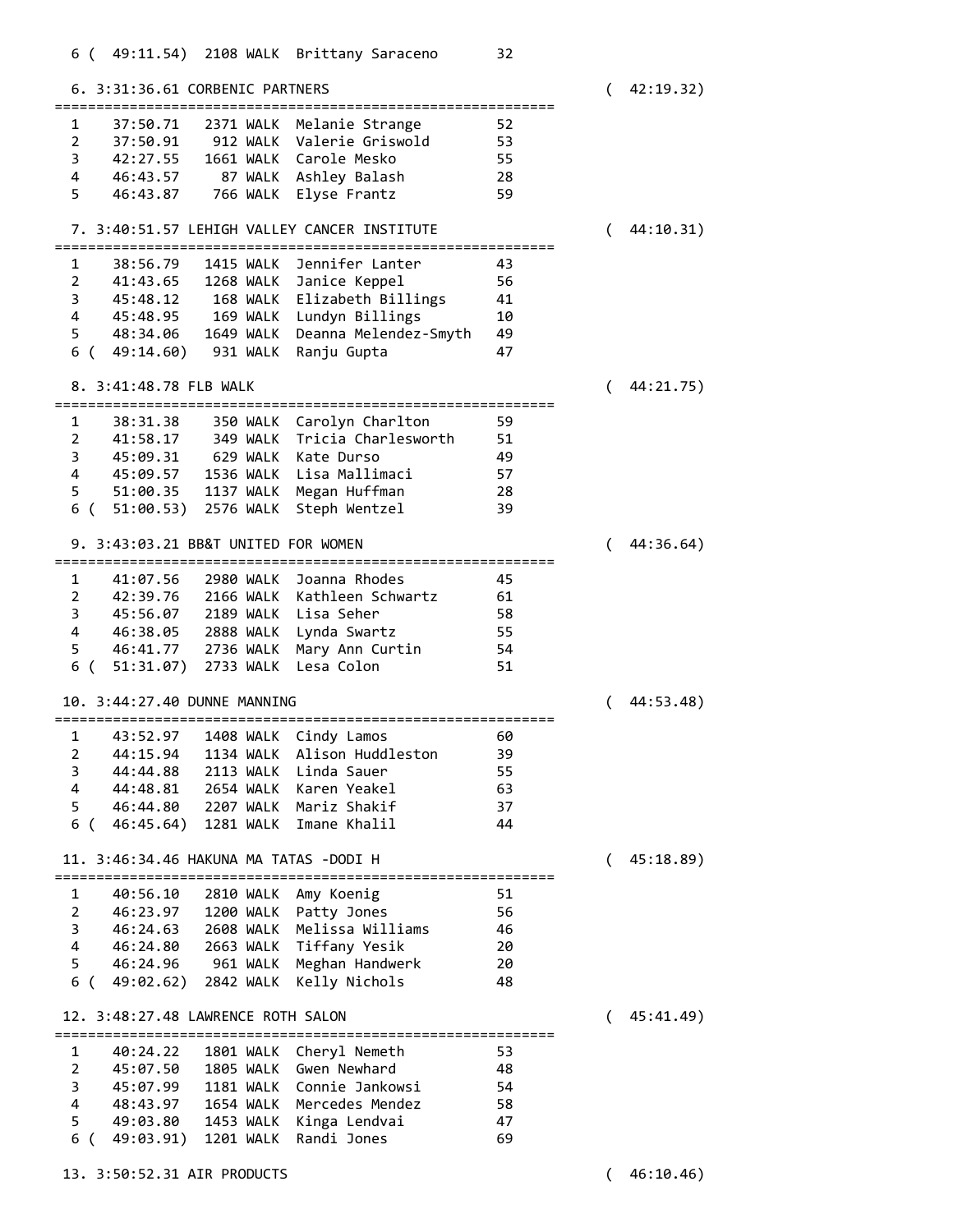|                                                                                                 | ================ |
|-------------------------------------------------------------------------------------------------|------------------|
| Paula Uhrin<br>1<br>38:32.58<br>2469 WALK                                                       | 51               |
| $\overline{2}$<br>44:44.04 1074 WALK<br>Thinn Hlaing                                            | 17               |
| Patricia Jurasits<br>3                                                                          |                  |
| 45:57.74 1208 WALK                                                                              | 60               |
| 4<br>47:02.10 1840 WALK<br>Barbara Oleary                                                       | 52               |
| 5<br>54:35.85 2633 WALK Patricia Wolfe                                                          | 67               |
| 6 (<br>54:37.69) 877 WALK<br>Karen Gold-Mcclellan                                               | 59               |
|                                                                                                 |                  |
| 14. 3:55:33.17 OAA PINK PAWS PACK                                                               | 47:06.63)        |
|                                                                                                 |                  |
|                                                                                                 |                  |
| 1<br>39:01.37<br>964 WALK<br>Janet Hangen                                                       | 57               |
| Susan Mann<br>2<br>47:38.07<br>1545 WALK                                                        | 63               |
| 3<br>2120 WALK Lisa Savino<br>47:38.77                                                          | 52               |
| 4<br>48:32.09<br>2173 WALK Aubrey Schweikert                                                    | 27               |
| 5<br>52:42.87 379 WALK Melanie Clark                                                            | 48               |
| Brenda O'Haire<br>6 ( 54:52.37)<br>1837 WALK                                                    | 53               |
|                                                                                                 |                  |
|                                                                                                 |                  |
| 15. 3:58:37.18 JOSH EARLY                                                                       | 47:43.43)        |
|                                                                                                 |                  |
| 698 WALK Alisa Farrell<br>1<br>43:38.03                                                         | 50               |
| $\overline{2}$<br>45:20.46 295 WALK<br>Jeannie Calpas                                           | 62               |
| 3                                                                                               | 27               |
| 45:48.67 2072 WALK Brittany Rothrock                                                            |                  |
| 4                                                                                               | 49               |
| 5                                                                                               | 31               |
| 6 (53:14.32) 2036 WALK<br>Stephanie Robbins                                                     | 36               |
|                                                                                                 |                  |
| 16. 3:59:38.43 OLYMPUS CORPORATION                                                              | 47:55.68)        |
|                                                                                                 |                  |
|                                                                                                 |                  |
| 42:39.28<br>1<br>800 WALK<br>Susan Gannon                                                       | 56               |
| $\overline{2}$<br>48:58.91<br>458 WALK Lisa Crouse                                              | 58               |
| 3<br>459 WALK Nicole Crouse<br>49:00.45                                                         | 26               |
| 4<br>49:00.89 2220 WALK Lorrie Sheets                                                           | 58               |
| 49:58.90 2816 WALK<br>5<br>Judi Leinhauser                                                      | 59               |
| 6 (1:00:02.47) 1576 WALK                                                                        | 61               |
| Becky Marx                                                                                      |                  |
|                                                                                                 |                  |
|                                                                                                 |                  |
| 17. 4:01:30.56 HOPE BRIGADE                                                                     | 48:18.11)        |
|                                                                                                 |                  |
| $\mathbf{1}$                                                                                    |                  |
| 43:32.36<br>358 WALK Terry Chlebove                                                             | 56               |
| $\overline{2}$<br>515 WALK Tabby Deegan<br>45:01.71                                             | 28               |
| 3<br>Courtney Sims<br>45:03.17<br>2258 WALK                                                     | 25               |
| 50:38.15<br><b>2259 WALK</b><br>Nicole Sims<br>4                                                | 33               |
| Megan Abrantes<br>5<br>57:15.17<br>6 WALK                                                       | 47               |
| 2719 WALK<br>Christie Brunner<br>6 (<br>57:15.66)                                               | 33               |
|                                                                                                 |                  |
|                                                                                                 |                  |
| 18. 4:11:39.19 VERSUM MATERIALS                                                                 | 50:19.83)<br>(   |
|                                                                                                 |                  |
| Deb Bartosiewicz<br>1<br>109 WALK<br>49:55.42                                                   | 57               |
| $\overline{2}$<br>1888 WALK<br>Kathy Peifly<br>49:57.39                                         | 59               |
| 324 WALK Teresa Carson-Huck<br>3<br>50:34.72                                                    | 60               |
|                                                                                                 |                  |
| 4<br>50:35.26 2515 WALK<br>Kimberly Wagner                                                      | 42               |
| 5<br>Barbara Barthold<br>50:36.40<br>106 WALK                                                   | 37               |
|                                                                                                 |                  |
| 19. 4:14:18.47 CRAYOLA RAZZLE DAZZLE ROSES                                                      | 50:51.69)        |
|                                                                                                 |                  |
| $\mathbf{1}$<br>43:09.42<br>335 WALK Beth Caskey                                                | 57               |
| $\overline{2}$                                                                                  | 40               |
| Kim Kahler<br>49:21.14<br>1211 WALK                                                             |                  |
| 49:22.25<br>3<br>1196 WALK<br>Patty Johnson                                                     | 52               |
| 4 54:40.80<br>Nichole Koszi<br>1347 WALK                                                        | 35               |
| Jamie Kunkle<br>5<br>57:44.86 1385 WALK                                                         | 28               |
| 6 ( 57:46.69) 1076 WALK Tiffany Hoagland                                                        | 36               |
|                                                                                                 |                  |
| 20. 4:16:32.38 AM LUXE                                                                          | (                |
|                                                                                                 | 51:18.47)        |
|                                                                                                 |                  |
| 1<br>50:11.32 2164 WALK Anna Schwartz<br>$\overline{2}$<br>1725 WALK Melanie Mohler<br>50:12.33 | 9<br>55          |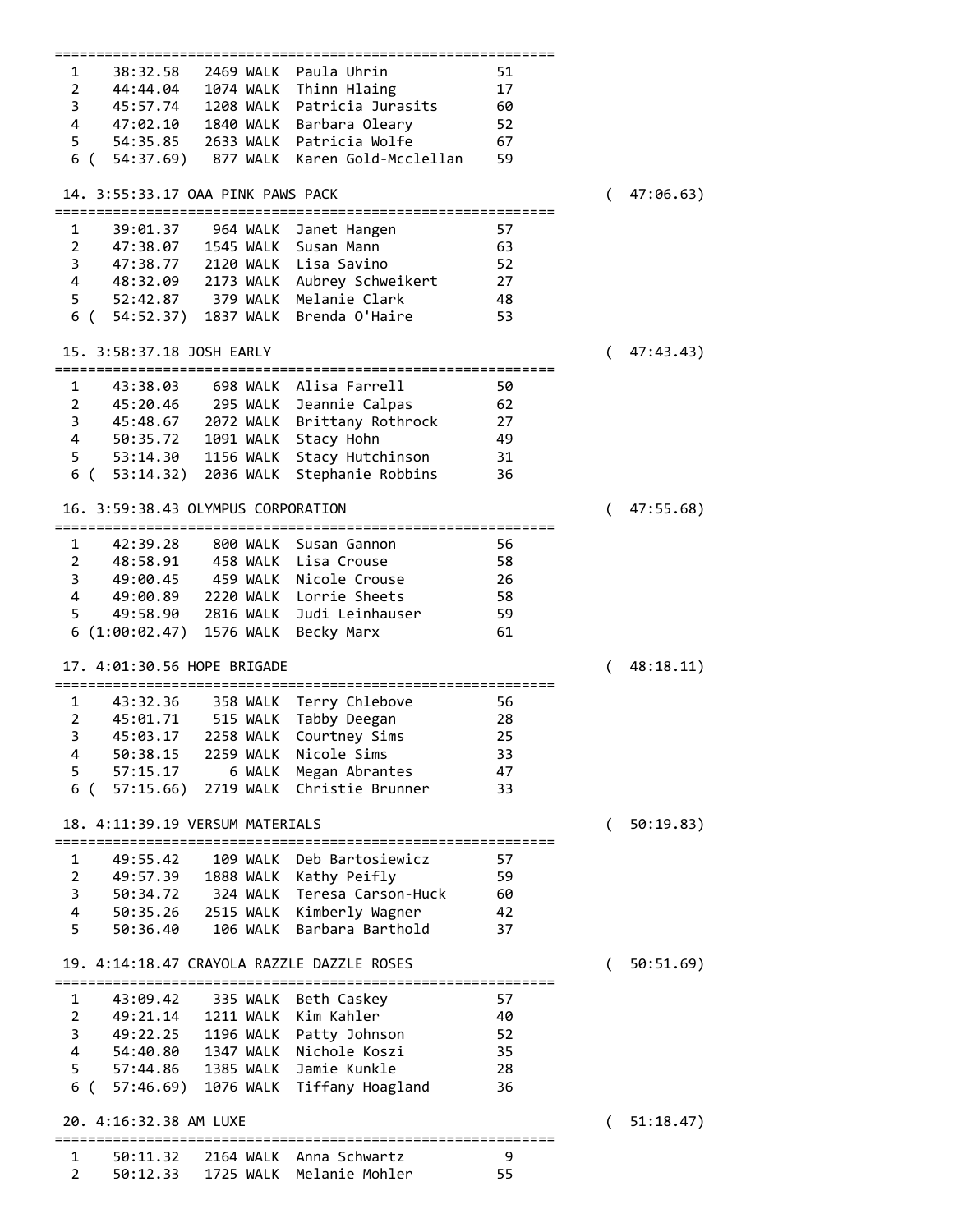| 50:12.40<br>3                         | 2172 WALK | Peg Schwartz                                                      | 49       |          |            |
|---------------------------------------|-----------|-------------------------------------------------------------------|----------|----------|------------|
| 4<br>51:43.05                         |           | 1556 WALK Tara Markovich                                          | 46       |          |            |
| 5 54:13.28 2642 WALK Karen Wyant      |           |                                                                   | 59       |          |            |
| 6 (54:13.40) 480 WALK                 |           | Jocelyn D'Amico                                                   | 44       |          |            |
|                                       |           |                                                                   |          |          |            |
| 21. 4:17:12.04 DOTTIE'S BUTTERFLIES   |           |                                                                   |          | $\left($ | 51:26.40)  |
|                                       |           |                                                                   |          |          |            |
| 1<br>49:03.24                         |           | 90 WALK Karissa Bandel                                            | 29       |          |            |
| 2 49:03.82 2850 WALK Paige Phillips   |           |                                                                   | 26       |          |            |
|                                       |           | 3 53:00.82 932 WALK Angie Gutekunst                               | 46       |          |            |
| 4 53:01.89 1551 WALK Kathy Mari       |           |                                                                   | 60       |          |            |
|                                       |           | 53:02.27 496 WALK Samantha Daubert                                |          |          |            |
| 5                                     |           |                                                                   | 33       |          |            |
| 22. 4:17:22.48 LISA STRONG            |           |                                                                   |          |          | (51:28.49) |
|                                       |           |                                                                   |          |          |            |
| 1                                     |           | 51:26.00 2291 WALK Shannon Smith                                  | 48       |          |            |
| 2 51:27.76 1073 WALK Erin Hiscott     |           |                                                                   | 37       |          |            |
| 3 51:28.70                            |           | 33 WALK Lisa Altemose                                             | 56       |          |            |
|                                       |           | 4 51:29.90 2613 WALK Abigail Wilson                               | 36       |          |            |
| 5 51:30.12 656 WALK Cindy Emeigh      |           |                                                                   | 48       |          |            |
|                                       |           | 6 ( 51:31.07) 2271 WALK Lacey Skodocek                            | 39       |          |            |
|                                       |           |                                                                   |          |          |            |
| 23. 4:19:27.63 I PINK I CAN           |           |                                                                   |          | (        | 51:53.52)  |
|                                       |           |                                                                   |          |          |            |
| $\mathbf{1}$                          |           | 46:12.94 1503 WALK Jamie Lupini                                   | 33       |          |            |
| 2 47:27.30 290 WALK Kristy Caamano    |           |                                                                   | 39       |          |            |
| 3 54:43.66 1853 WALK Sara O'Neill     |           |                                                                   | 12       |          |            |
| 4 54:45.39 2418 WALK Sage Tesche      |           |                                                                   | 12       |          |            |
| 5 56:18.34 1414 WALK Scarlet Lang     |           |                                                                   | 12       |          |            |
| 6 (56:20.13) 1419 WALK Gianna Larusso |           |                                                                   | 12       |          |            |
|                                       |           |                                                                   |          |          |            |
|                                       |           |                                                                   |          |          |            |
|                                       |           | 24. 4:20:14.19 KEVITCH CHUNG & JAN AESTHETIC SURGERY ASSOCIATES ( |          |          | 52:02.83)  |
| $\mathbf{1}$<br>45:52.32              |           | 48 WALK Tarah Annoni                                              | 45       |          |            |
|                                       |           |                                                                   |          |          |            |
| 2 45:57.61 2681 WALK Jordan Zellner   |           |                                                                   | 36       |          |            |
|                                       |           | 3 56:07.48 2376 WALK Stephanie Strohl                             | 27       |          |            |
| 4 56:08.24 1901 WALK Mary Peters      |           |                                                                   | 36       |          |            |
| 5 56:08.54 2370 WALK Gatona Strack    |           |                                                                   | 36       |          |            |
| 6 (                                   |           | 56:09.22) 1166 WALK Ally Intezar                                  | 29       |          |            |
| 25. 4:22:56.04 TWISTED SISTERS        |           |                                                                   |          |          | 52:35.20)  |
|                                       |           |                                                                   |          |          |            |
| 1<br>51:38.45                         | 17 WALK   | Kathleen Ahner                                                    | 68       |          |            |
| $\overline{2}$<br>51:38.71            | 2263 WALK | Deborah Sipics                                                    | 43       |          |            |
| 3<br>52:21.84                         | 2630 WALK | Beth Wolf                                                         | 50       |          |            |
| $\overline{4}$<br>52:26.84            |           | 1011 WALK Catherine Heed                                          | 67       |          |            |
| 5<br>54:50.20                         | 2629 WALK | Barbara Wolf                                                      | 71       |          |            |
|                                       |           |                                                                   |          |          |            |
| 26. 4:23:45.31 TEAM LEESA             |           |                                                                   |          | (        | 52:45.06)  |
|                                       |           |                                                                   |          |          |            |
| 1<br>35:20.40                         | 1212 WALK | Vickie Kahler                                                     | 61       |          |            |
| $\mathbf{2}$<br>46:44.51              | 1447 WALK | Marilyn Leiby                                                     | 61       |          |            |
| 3<br>1:00:33.01                       | 686 WALK  | Erin Fadako                                                       | 35       |          |            |
| 4 1:00:33.30                          | 2909 WALK | Stephanie Wimmer                                                  | 32       |          |            |
| 5<br>1:00:34.09                       |           | 2815 WALK Louise Lear                                             | 61       |          |            |
| 6(1:00:37.70)                         | 304 WALK  | Jan Capehart                                                      | 60       |          |            |
|                                       |           |                                                                   |          |          |            |
|                                       |           | 27. 4:25:16.04 BEAUTIFUL YOU- ALLENTOWN YMCA                      |          | €        | 53:03.20   |
| 1<br>42:03.46                         |           | 2064 WALK Catharine Roseberry                                     | 60       |          |            |
| $\overline{2}$<br>53:22.07            |           | 490 WALK Debra Dantonio                                           | 64       |          |            |
|                                       |           |                                                                   |          |          |            |
| 3<br>53:25.95                         | 1571 WALK | Guadalupe Martinez                                                | 67       |          |            |
| 4<br>58:12.14                         |           | 110 WALK Lori Barz                                                | 52       |          |            |
| 5<br>58:12.42<br>6 (<br>58:14.75)     |           | 111 WALK Olivia Barz<br>488 WALK Debbie Danner                    | 22<br>45 |          |            |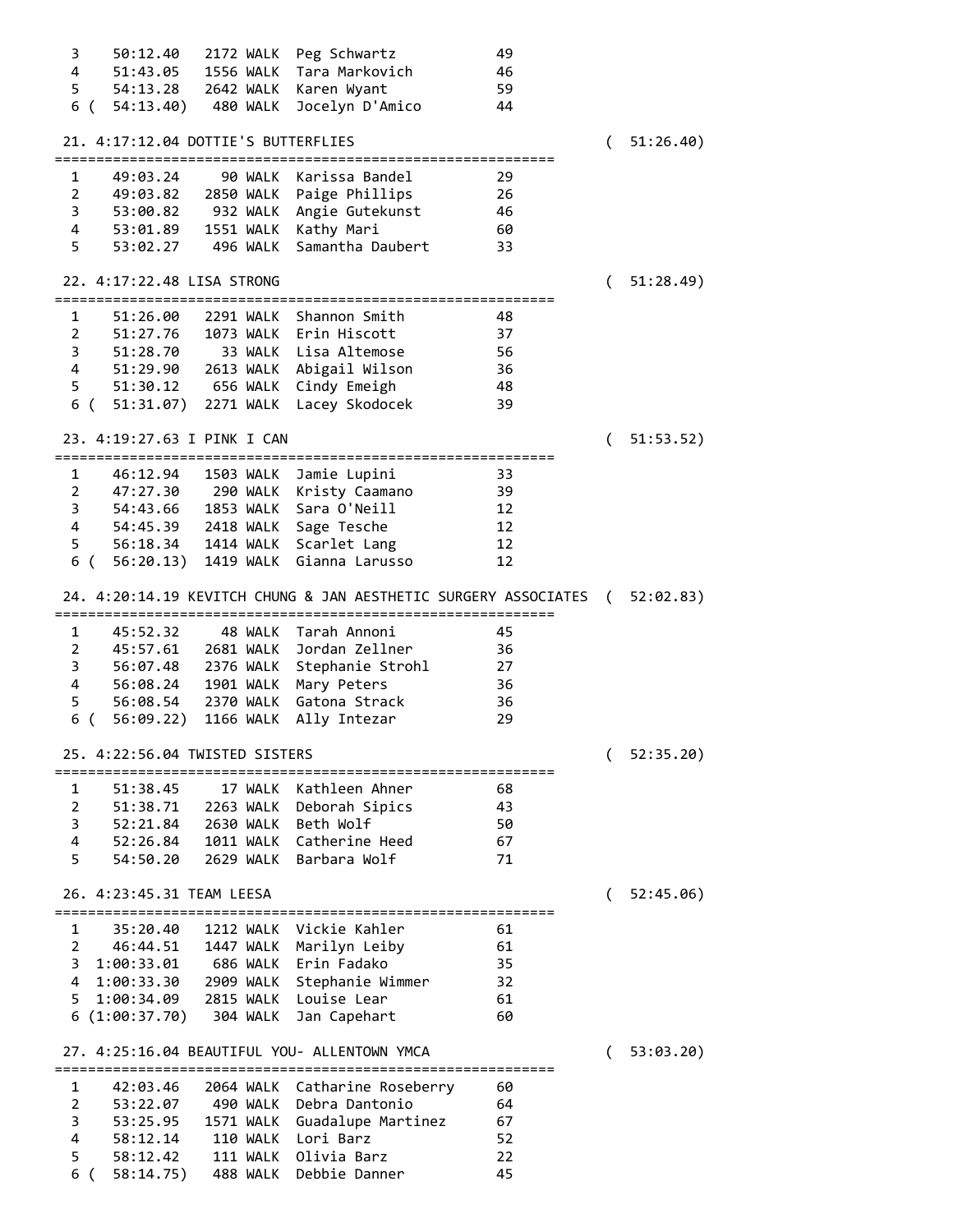|                                            |           | 28. 4:26:50.39 THE GIRLS: STRIKING OUT CANCER ONE BASE AT A TIME ( 53:22.07) |                |   |           |
|--------------------------------------------|-----------|------------------------------------------------------------------------------|----------------|---|-----------|
| 1                                          |           | 46:54.17 1178 WALK Michele James                                             | 53             |   |           |
| 2 54:46.79 1678 WALK Tracy Middleton       |           |                                                                              | 43             |   |           |
|                                            |           | 3 54:49.28 1676 WALK Imogen Middleton                                        | $\overline{7}$ |   |           |
| 4 55:09.71 1497 WALK Ann Lowell            |           |                                                                              | 45             |   |           |
| 5 55:10.44 1472 WALK Stacy Levine          |           |                                                                              | 40             |   |           |
|                                            |           | 6 ( 55:10.70) 247 WALK Victoria Broscius                                     | 56             |   |           |
| 29. 4:27:42.38 BREAST FRIENDS              |           |                                                                              |                | ( | 53:32.47) |
| 47:09.58 919 WALK<br>1                     |           | Stephanie Grube                                                              | 35             |   |           |
| 2 47:09.97 2498 WALK                       |           | Nicole Verret                                                                | 33             |   |           |
|                                            |           | 3 47:10.11 2650 WALK Lindsay Yannotta                                        | 33             |   |           |
| 4 1:03:05.98 1315 WALK Debra Knauss        |           |                                                                              | 61             |   |           |
| 5 1:03:06.74 1692 WALK Barbara Miller      |           |                                                                              | 55             |   |           |
| 6 (1:03:06.79) 980 WALK Susan Hartkorn     |           |                                                                              | 59             |   |           |
| 30. 4:31:24.29 RED ROBIN                   |           |                                                                              |                | ( | 54:16.85) |
| $\mathbf{1}$                               |           | 43:16.80 1671 WALK Patricia Meyers                                           | 33             |   |           |
| 2 54:56.54 2032 WALK                       |           | Mary Anne Rizzo                                                              | 52             |   |           |
| 3 57:43.12 417 WALK                        |           | Cassandra Consenza                                                           | 23             |   |           |
| 4 57:43.66 601 WALK Marisa Dorman          |           |                                                                              | 32             |   |           |
| 5<br>57:44.17                              |           | 418 WALK Michelle Consenza                                                   | 47             |   |           |
|                                            |           | 31. 4:32:50.96 PANHELLENIC WOMEN OF MUHLENBERG COLLEGE                       |                |   | 54:34.19) |
| 1<br>53:59.66                              | 2069 WALK | Raquel Rotem                                                                 | 21             |   |           |
| 2 54:02.18                                 | 2543 WALK | Sarah Wasson                                                                 | 21             |   |           |
|                                            |           | 3 54:44.13 893 WALK Melissa Gralitzer                                        | 20             |   |           |
| 4 54:56.37 1432 WALK Miki Lazowski         |           |                                                                              | 20             |   |           |
| 5 <sub>1</sub>                             |           | 55:08.62 1401 WALK Rachel Ladds                                              | 21             |   |           |
| 6 ( 55:10.00) 2761 WALK Alexandra Gaev     |           |                                                                              | 21             |   |           |
| 32. 4:33:07.62 PLANNED PARENTHOOD KEYSTONE |           |                                                                              |                | ( | 54:37.52) |
| $\mathbf{1}$<br>53:25.00                   |           | 2634 WALK Mary Beth Wolff                                                    | 60             |   |           |
| $\overline{2}$<br>54:29.19                 |           | 1936 WALK Alison Post                                                        | 52             |   |           |
| 3<br>54:30.83                              | 1592 WALK | Melanie May                                                                  | 58             |   |           |
| 4<br>55:14.53                              |           | 1914 WALK Marianne Phillips                                                  | 74             |   |           |
| 5<br>55:28.07                              |           | 180 WALK Jainelle Blenhyne-Gaillard 24                                       |                |   |           |
| 6 (55:30.61)                               | 2057 WALK | Casey Roncoroni                                                              | 34             |   |           |
| 33. 4:34:10.76 AMY'S ARMY                  |           |                                                                              |                | € | 54:50.15) |
| 1<br>53:52.05                              | 1727 WALK | Kaitlyn Molchan                                                              | 31             |   |           |
| $\overline{2}$<br>55:03.76                 |           | 400 WALK Debbie Collins                                                      | 62             |   |           |
| 3<br>55:04.19 863 WALK Karen Gill          |           |                                                                              | 52             |   |           |
| 4                                          |           | 55:05.08 1343 WALK Rochelle Korsak                                           | 61             |   |           |
| 5                                          |           | 55:05.68 2213 WALK Valerie Sharkazy                                          | 34             |   |           |
| 6 ( 57:56.99) 1985 WALK Rebecca Reese      |           |                                                                              | 20             |   |           |
| 34. 4:34:43.45 5KIM                        |           |                                                                              |                |   | 54:56.69) |
| 1<br>44:56.91                              | 1309 WALK | Courtney Kleppinger                                                          | 43             |   |           |
| $\overline{2}$<br>54:57.35                 |           | 2692 WALK Kim Alexander                                                      | 65             |   |           |
| 3<br>54:57.98                              |           | 493 WALK Alice Datner                                                        | 51             |   |           |
| 4                                          |           | 59:54.38 2867 WALK Michelle Sanborn                                          | 38             |   |           |
| 59:56.83 2889 WALK<br>5 <sub>1</sub>       |           | Kelly Sweeney                                                                | 35             |   |           |
| 6 (59:57.84) 2178 WALK                     |           | Keri Scott                                                                   | 33             |   |           |
| 35. 4:36:11.81 CROSS AMERICA PARTNERS      |           |                                                                              |                | € | 55:14.36) |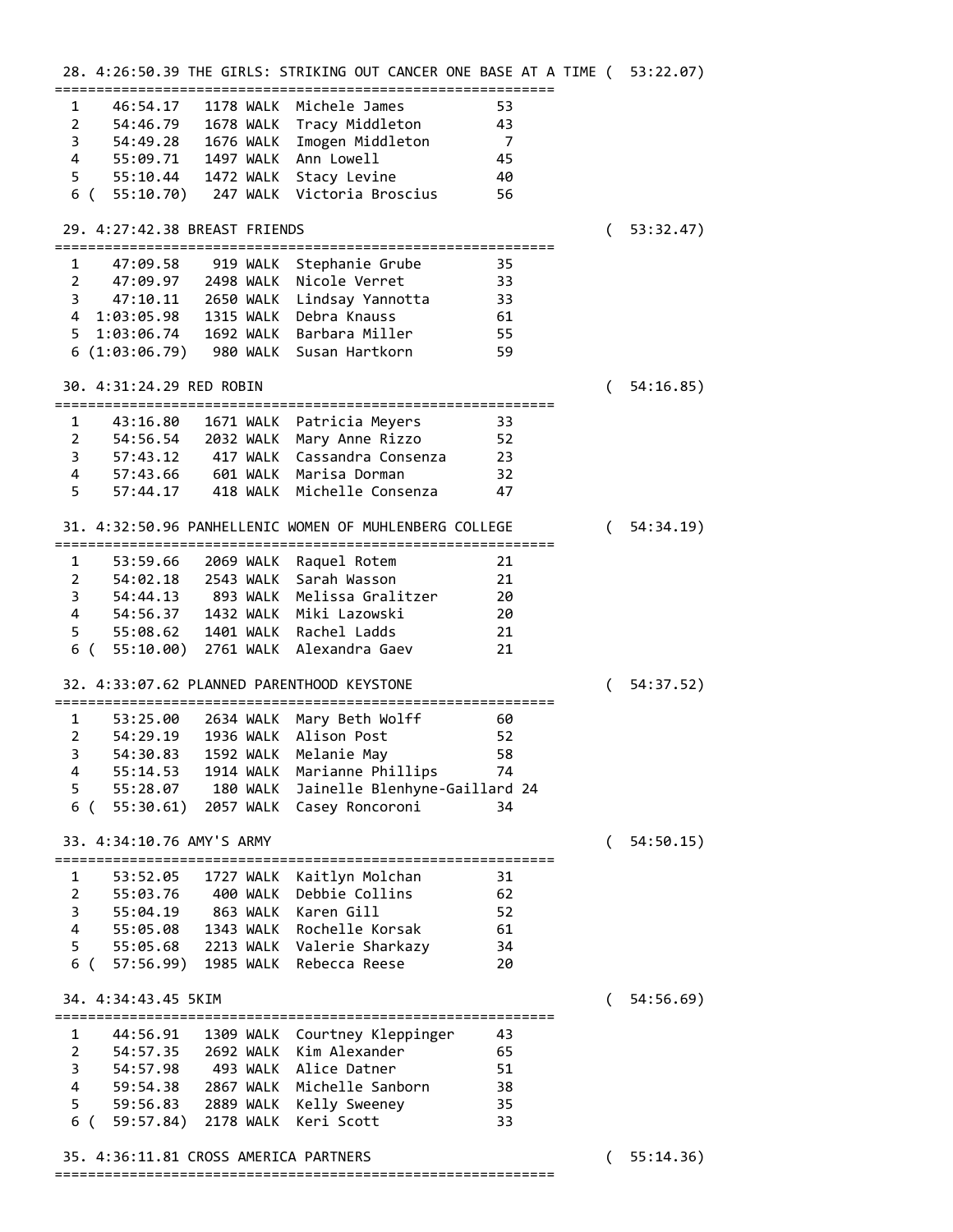| $\mathbf{1}$   | 43:00.90                                               | <b>2165 WALK</b> | Joann Schwartz                            | 69       |                       |
|----------------|--------------------------------------------------------|------------------|-------------------------------------------|----------|-----------------------|
| $\overline{2}$ | 43:04.20                                               | 2171 WALK        | Nikol Schwartz                            | 40       |                       |
| 3              | 1:03:21.25 2260 WALK                                   |                  | Sabrina Sinclair                          | 25       |                       |
|                |                                                        |                  | 4 1:03:22.22 1582 WALK Cassandra Mathews  | 32       |                       |
|                |                                                        |                  | 5 1:03:23.24 1313 WALK Debbie Knapp       | 60       |                       |
|                |                                                        |                  | 6 (1:03:24.42) 2595 WALK Theressa Whiting | 22       |                       |
|                |                                                        |                  |                                           |          |                       |
|                | 36. 4:42:41.72 CALYPSO CANCER CRUSADERS                |                  |                                           |          | 56:32.34)<br>(        |
| 1              | 55:37.80                                               | 1104 WALK        | Jessica Holzer                            | 45       |                       |
|                | $2^{\sim}$<br>55:38.72                                 |                  | 107 WALK Paulette Bartolacci              | 50       |                       |
| 3              | 55:40.30                                               |                  | 2446 WALK Diane Treichler                 | 57       |                       |
|                | $4 \quad$                                              |                  | 55:41.31 2163 WALK Lisa Schwalm           | 58       |                       |
|                |                                                        |                  | 5 1:00:03.59 559 WALK Teresa Diehl        | 55       |                       |
|                | 6(1:00:03.92)                                          |                  | 492 WALK Kelly Danyi                      | 48       |                       |
|                |                                                        |                  |                                           |          |                       |
|                | 37. 4:50:17.34 CAPITAL BLUEBIES                        |                  |                                           |          | 58:03.46)<br>$\left($ |
| $\mathbf{1}$   | 54:08.02                                               |                  | 1397 WALK Cheryl Labar                    | 51       |                       |
| $\overline{2}$ | 58:04.18                                               | 1858 WALK        | Mary Orobono                              | 27       |                       |
| 3              | 58:04.38                                               | 1190 WALK        | Solmaria Jimenez                          | 38       |                       |
|                | $4 \quad$<br>58:05.10                                  |                  | 5 WALK Jessica Abraham                    | 24       |                       |
| 5              | 1:01:55.66                                             |                  | 1150 WALK Roseann Humphrey                | 48       |                       |
|                | 6(1:01:58.40)                                          | 4 WALK           | Heidi Abraham                             | 54       |                       |
|                |                                                        |                  |                                           |          |                       |
|                | 38. 4:51:20.97 LAURA'S LADIES                          |                  |                                           |          | 58:16.19)<br>$\left($ |
| 1              | 58:11.65                                               | 1518 WALK        | Donna MacK                                | 66       |                       |
| $\overline{2}$ | 58:11.89                                               |                  | 132 WALK Leah Beckstead                   | 35       |                       |
| 3              | 58:18.96                                               |                  | 162 WALK Laura Bielecki                   | 41       |                       |
| 4              | 58:19.18                                               |                  | 1987 WALK Kim Reichard                    | 37       |                       |
| 5              |                                                        |                  | 1335 WALK Jennifer Koltnow                |          |                       |
|                | 58:19.29<br>58:23.60)                                  |                  | 161 WALK Anita Bielecki                   | 43<br>64 |                       |
|                | 6 (                                                    |                  |                                           |          |                       |
|                | 39. 4:54:05.09 THE BOOBIE BUNCH                        |                  |                                           |          | 58:49.01)<br>(        |
|                |                                                        |                  |                                           |          |                       |
| $\mathbf{1}$   | 56:34.74                                               |                  | 2275 WALK Lisa Slashinski                 | 54       |                       |
| $\overline{2}$ |                                                        |                  | 58:36.71 370 WALK Lindy Cibischino        | 55       |                       |
| 3              | 58:37.59                                               |                  | 2007 WALK Kristin Renaldo                 | 37       |                       |
| $\overline{4}$ | 58:37.62                                               | 53 WALK          | Andrea Argeson                            | 50       |                       |
| 5              | 1:01:38.43                                             | 554 WALK         | Nevajean Devore                           | 64       |                       |
| 6              | (1:01:39.79)                                           | 914 WALK         | Suzanne Gromadin                          | 47       |                       |
|                | 40. 4:54:34.20 TEAM BROWN-DAUB                         |                  |                                           |          | 58:54.84)             |
| 1              | 55:22.49                                               | 2639 WALK        | Bonnie Wrazien                            | 70       |                       |
| $\overline{2}$ | 55:23.70                                               | 1961 WALK        | Becky Rader                               | 69       |                       |
|                |                                                        |                  |                                           |          |                       |
| 3              | 57:27.88                                               | 385 WALK         | Darlene Clymer                            | 72       |                       |
| 4              | 1:03:09.86                                             | 160 WALK         | Jennifer Bickford                         | 52       |                       |
| 5              | 1:03:10.27                                             |                  | 853 WALK Ellen Getz                       | 48       |                       |
|                | 6(1:03:11.36)                                          | 1465 WALK        | Gretchen Leslie                           | 49       |                       |
|                | 41. 5:02:37.47 TUTUS FOR TATAS                         |                  |                                           |          | (1:00:31.49)          |
| $\mathbf{1}$   | 1:00:28.18                                             |                  | 2664 WALK Carole Yezefski                 | 67       |                       |
| 2              | 1:00:31.80                                             |                  | 507 WALK Sherry Deal                      | 57       |                       |
| 3              |                                                        |                  | Michele Kenney                            |          |                       |
|                | 1:00:31.90                                             | 1267 WALK        |                                           | 38       |                       |
| 4              | 1:00:32.56                                             | 58 WALK          | Judy Arnold                               | 56       |                       |
| 5              | 1:00:33.03                                             | 56 WALK          | Alex Arnold                               | 21       |                       |
|                | 6(1:00:33.43)                                          | 1517 WALK        | Amanda MacK                               | 32       |                       |
|                | 42. 5:04:26.75 TEAM BETTY<br>========================= |                  | ==============================            |          | (1:00:53.35)          |
| 1              | 1:00:25.62                                             | 1075 WALK        | Karen Hoagland                            | 56       |                       |
| $\overline{2}$ | 1:00:25.69                                             | 1280 WALK        | Donna R. Keyser                           | 67       |                       |
|                |                                                        |                  |                                           |          |                       |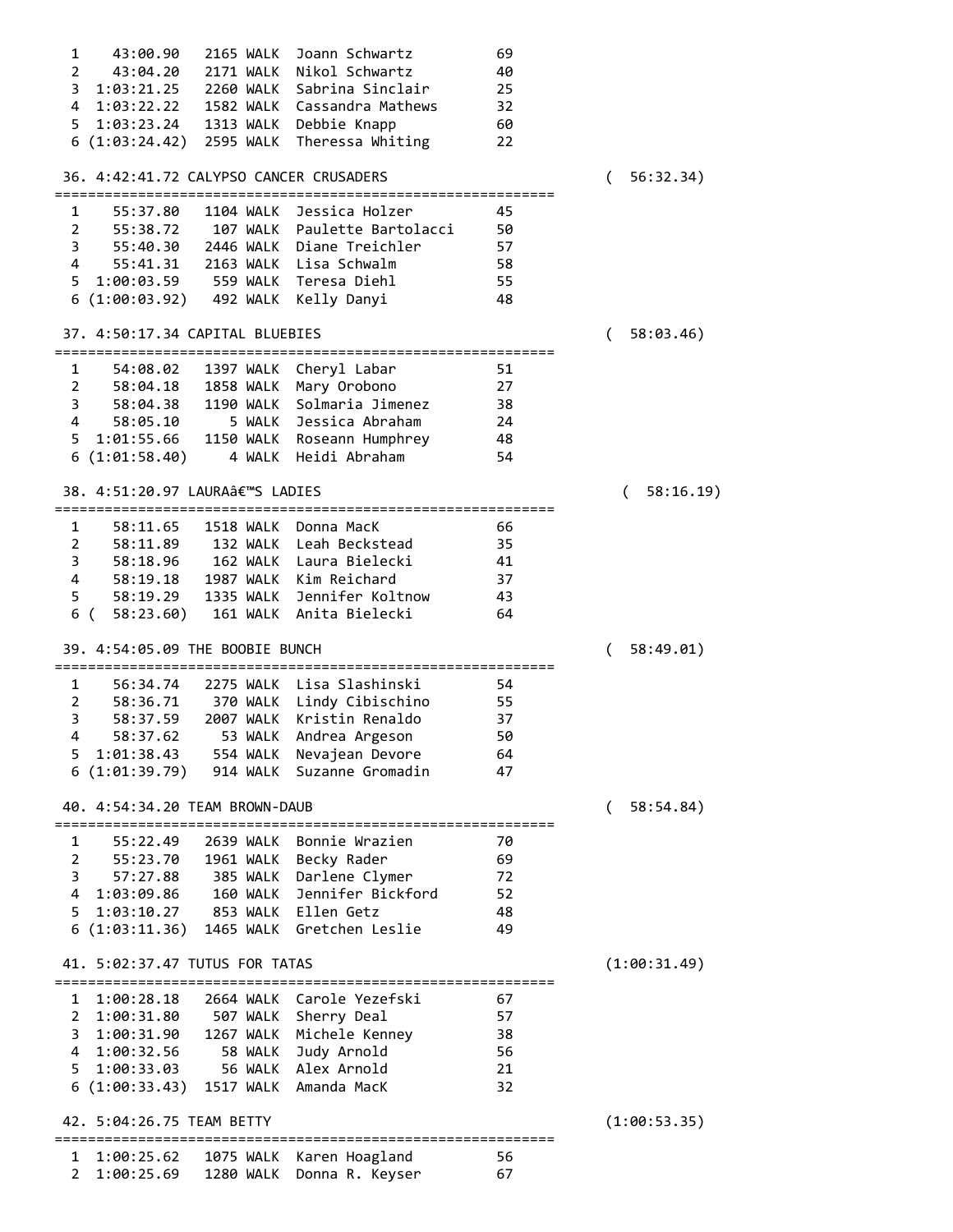|                | 1:00:25.72                        | 2798 WALK             | Shirley Jaggers                         | 66       |              |
|----------------|-----------------------------------|-----------------------|-----------------------------------------|----------|--------------|
|                | 4 1:00:25.75                      | 1910 WALK             | Brenda Pevorus                          | 58       |              |
| 5.             |                                   |                       | Bonnie Waring                           | 65       |              |
|                |                                   |                       |                                         |          |              |
|                | 43. 5:05:41.69 TEAM GARRITY       |                       |                                         |          | (1:01:08.33) |
|                |                                   |                       |                                         |          |              |
| $\mathbf{1}$   | 59:59.58                          |                       | 1153 WALK Mary Michelle Hunt            | 53       |              |
| $2^{\circ}$    | 59:59.87                          |                       | 396 WALK Sharon Colaiezzi               | 55       |              |
|                | 3 1:00:03.59 765 WALK Josie Frans |                       |                                         |          |              |
|                |                                   |                       |                                         | 55       |              |
|                |                                   |                       | 4 1:00:05.01 1290 WALK Diane Kiewel     | 62       |              |
|                |                                   |                       | 5 1:05:33.64 1647 WALK Melissa Mecouch  | 39       |              |
|                | 6 (1:05:35.52) 870 WALK           |                       | Debra Gober                             | 63       |              |
|                |                                   |                       |                                         |          |              |
|                | 44. 5:06:47.96 PETERS ELEMENTARY  |                       |                                         |          | (1:01:21.59) |
|                |                                   |                       |                                         |          |              |
| 1              | 57:17.93                          |                       | 708 WALK Allison Fella                  | 24       |              |
|                |                                   |                       | 2 57:20.54 709 WALK Edithann Fella      | 58       |              |
|                | $3^{\circ}$                       |                       | 57:20.86 1277 WALK Everly Kesack        | 37       |              |
|                |                                   |                       | 4 1:07:24.18 1983 WALK Kathleen Reese   | 60       |              |
| 5.             |                                   |                       | 2357 WALK Stephanie Stilwell            |          |              |
|                | 1:07:24.45                        |                       |                                         | 51       |              |
|                |                                   |                       |                                         |          |              |
|                | 45. 5:11:09.63 PATTI'S PEEPS      |                       |                                         |          | (1:02:13.92) |
|                |                                   |                       |                                         |          |              |
|                |                                   |                       | 1 1:01:47.86 1529 WALK Jennifer Makowe  | 42       |              |
|                |                                   |                       | 2 1:01:48.03 1583 WALK Tracey Mathews   | 47       |              |
|                |                                   |                       | 3 1:01:48.54 2656 WALK Rebecca Yellak   | 44       |              |
|                | 4 1:01:50.96 354 WALK Maria Chaya |                       |                                         | - 42     |              |
|                |                                   |                       | 5 1:03:54.24 1254 WALK Tricia Kelly     | - 49     |              |
|                | 6 (1:03:54.65) 2223 WALK          |                       | Jaidee Shelly                           | 52       |              |
|                |                                   |                       |                                         |          |              |
|                | 46. 5:16:12.46 RAINY'S REBELS     |                       |                                         |          | (1:03:14.49) |
|                |                                   |                       |                                         |          |              |
|                |                                   |                       | 1 1:03:11.64 974 WALK Andrea Harmer     | 64       |              |
|                |                                   |                       | 2 1:03:12.77 1943 WALK Laura Pressler   | 25       |              |
|                |                                   |                       |                                         |          |              |
|                |                                   |                       | 3 1:03:14.14 901 WALK Kristen Grayewski | 36       |              |
|                | 4 1:03:16.86                      |                       | 1750 WALK Sarah Moser                   | 68       |              |
| 5              | 1:03:17.05                        | 900 WALK              | Jennifer Grayewski                      | 42       |              |
|                |                                   |                       |                                         |          |              |
|                | 47. 5:16:29.42 TEAM TONYA         |                       |                                         |          | (1:03:17.88) |
|                |                                   |                       |                                         |          |              |
| 1              | 1:03:16.80                        | 2790 WALK             | Diane Holzman                           | 63       |              |
| 2              | 1:03:17.43                        |                       |                                         |          |              |
| 3              |                                   | 2380 WALK             | Kelly Stubits                           | 54       |              |
|                |                                   |                       |                                         |          |              |
|                | 1:03:18.22                        | 2830 WALK             | Tina Mellenberg                         | 58       |              |
|                | 4 1:03:18.42                      | 2382 WALK             | Tonya Stubits                           | 30       |              |
| 5              | 1:03:18.55                        | 2381 WALK             | Tamara Stubits                          | 26       |              |
|                | 6(1:03:24.23)                     | 2791 WALK             | Karlie Holzman                          | 30       |              |
|                |                                   |                       |                                         |          |              |
|                | 48. 5:16:51.34 DEBBIE'S DEFENDERS |                       |                                         |          | (1:03:22.26) |
|                |                                   |                       |                                         |          |              |
| 1              | 1:03:19.06                        | 1909 WALK             | Deborah Petrole                         | 63       |              |
| $\overline{2}$ | 1:03:20.11                        |                       | 2840 WALK MacI Negron                   | 38       |              |
| 3              | 1:03:21.97                        | 2474 WALK             | Cheryl Upanavage                        | 47       |              |
| 4              | 1:03:24.98                        | 517 WALK              | Nicole Defenbaugh                       | 43       |              |
| 5              | 1:03:25.22                        | 1776 WALK             | Amy Jo Mushrush                         | 49       |              |
|                |                                   |                       |                                         |          |              |
|                | 49. 5:26:27.09 JUDY'S JEMS        |                       |                                         |          |              |
|                | =============================     |                       | =============================           |          | (1:05:17.41) |
| 1              |                                   |                       |                                         |          |              |
|                | 1:04:28.38                        | 643 WALK              | Nancy Ehle                              | 60       |              |
| $\mathbf{2}$   | 1:05:07.86                        | 2088 WALK             | Abby Rutman                             | 37       |              |
| 3.             | 1:05:07.95                        | 2448 WALK             | Jamie Trexler                           | 40       |              |
|                | 4 1:05:11.87                      | 2321 WALK             | Beth Stack                              | 40       |              |
| 5              | 1:06:31.03<br>6(1:06:33.45)       | 1795 WALK<br>287 WALK | Chris Nelson<br>Heidi Butler            | 66<br>68 |              |